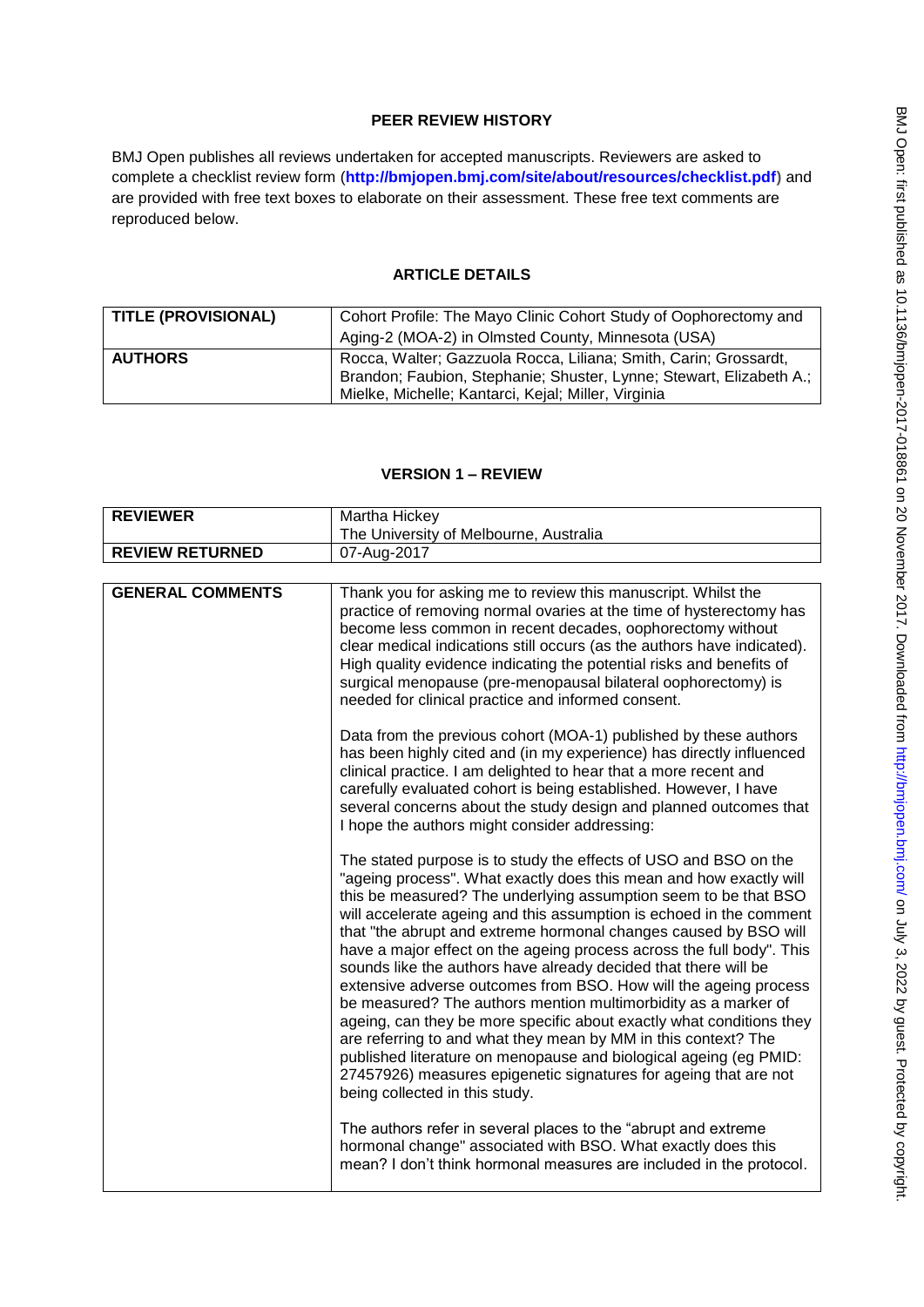| Women experience cyclic changes in sex hormones regularly, and<br>the natural transition from peri to postmenopause is marked by<br>substantial changes in circulating estradiol concentrations (PMID:<br>18574431). One could also say that starting a postmenopausal<br>woman on HT leads to an "abrupt and extreme hormonal change".                                                                                                                                                                                                                                                                                                                                                                                                                                                                                                                                                                                                                                                                                                                                                                                    |
|----------------------------------------------------------------------------------------------------------------------------------------------------------------------------------------------------------------------------------------------------------------------------------------------------------------------------------------------------------------------------------------------------------------------------------------------------------------------------------------------------------------------------------------------------------------------------------------------------------------------------------------------------------------------------------------------------------------------------------------------------------------------------------------------------------------------------------------------------------------------------------------------------------------------------------------------------------------------------------------------------------------------------------------------------------------------------------------------------------------------------|
| I am not a methodologist, but central to this cohort study is the<br>assumption that adverse health outcomes observed more frequently<br>in the BSO group compared to the age-matched control population<br>are attributable to the BSO. This is problematic and does not<br>consider likely confounders such as SES. As the authors have<br>previously published: "the association between bilateral<br>oophorectomy and cardiovascular mortality may be confounded by<br>socioeconomic status. In particular, lower socioeconomic status may<br>increase the probability of undergoing a bilateral oophorectomy,[49]<br>decrease the probability of receiving adequate estrogen treatment<br>after the oophorectomy,[50] and independently increase<br>cardiovascular mortality.[51] Women undergoing BSO are likely to<br>differ" (PMID: 19034050). Since SES is likely to influence the<br>likelihood of undergoing BSO and the outcomes of interest, what<br>measures of SES do the authors have (apart from years of<br>education)? How will they account for the likely effect of SES on<br>their outcome measures? |
| There is additional evidence in this manuscript that the intervention<br>group may differ from controls regarding important risk factors for<br>the outcomes to be studied. Whilst the specific outcomes to be<br>measured in MOA-2 are not entirely clear, they include neurological<br>and psychiatric disease. On page 14, the authors comment that<br>women having BSO before aged 46 were more likely to have<br>suffered emotional and physical abuse in childhood, and those<br>having BSO under 40 were more likely to have experienced physical<br>abuse as adults (previously published). Clearly this is highly likely to<br>impact on the risk of current and later psychiatric and potentially<br>neurological disease. How will this be considered in data analysis?<br>Is the study powered to address its primary outcome having<br>controlled for childhood and adult abuse?                                                                                                                                                                                                                              |
| It would be helpful for the authors to clearly state the primary and<br>secondary outcomes of interest, why these outcomes have been<br>chosen and the power of the study to determine the association<br>between the intervention and outcomes.                                                                                                                                                                                                                                                                                                                                                                                                                                                                                                                                                                                                                                                                                                                                                                                                                                                                           |
| Also, I am puzzled why only negative outcomes are of interest. It is<br>very likely that BSO will substantially reduce ovarian cancer risk, and<br>may also reduce breast (and total cancer) risk (PMID: 24807324).<br>Chronic pelvic pain affects up to 26% of women (PMID:<br>24658485) and around 30% of those who underwent BSO has<br>endometriosis. What is the long-term effect of BSO on pelvic pain?<br>This information would be useful clinical practice and help women<br>and HCP making informed choices. Data from the MOA-2 cohort is<br>likely to influence decision making around BSO and this study has<br>the potential to provide new information about both the risks and<br>benefits of this procedure.                                                                                                                                                                                                                                                                                                                                                                                              |
| Establishing menopausal status at the time of oophorectomy, current<br>chronic disease and risk factors for chronic disease such as tobacco<br>use and obesity, is critical to the interpretation of long-term health<br>outcomes and the attribution of these outcomes to BSO.                                                                                                                                                                                                                                                                                                                                                                                                                                                                                                                                                                                                                                                                                                                                                                                                                                            |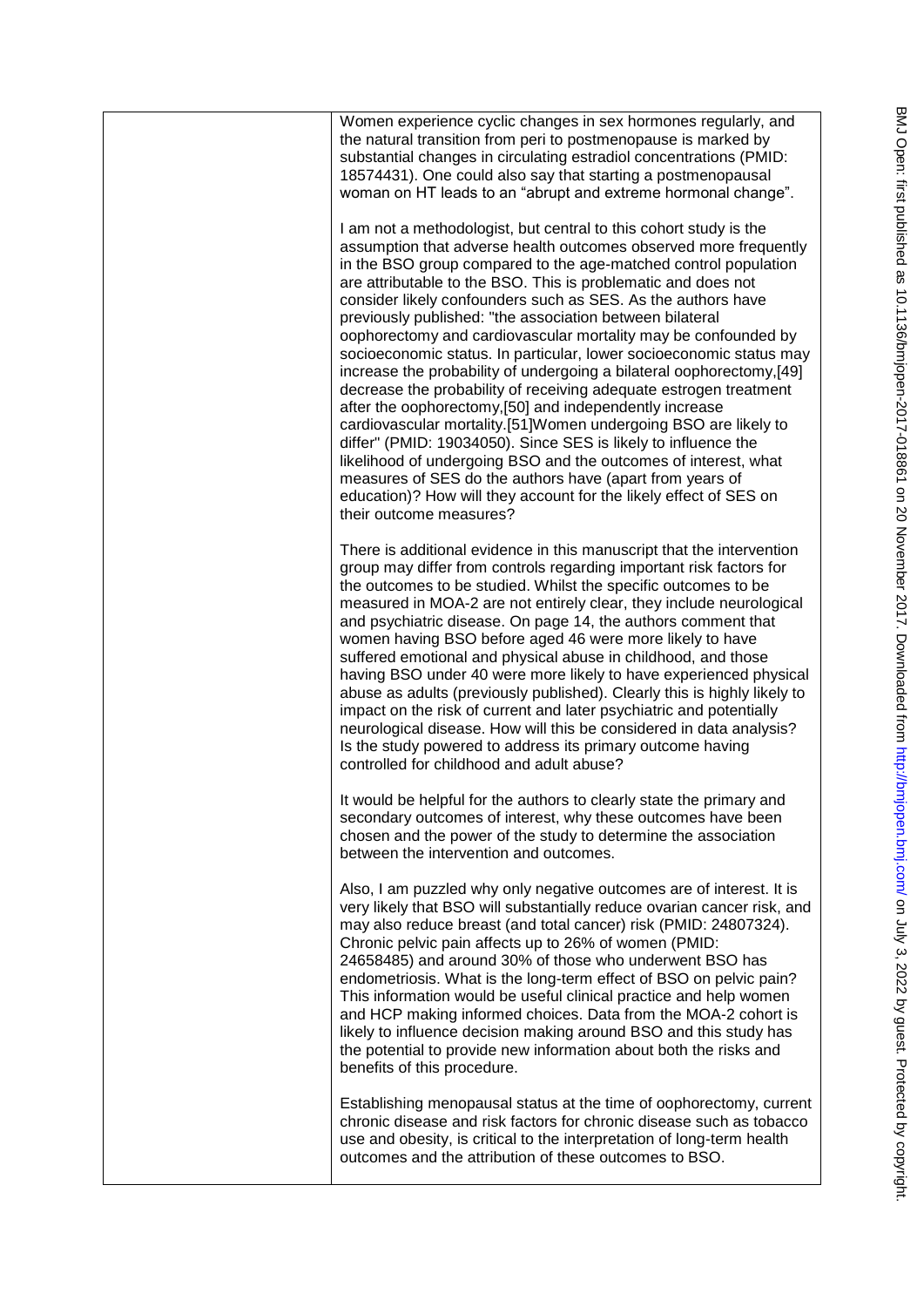| It would be helpful to have more information about ascertainment of<br>these baseline details. Are the authors relying solely on what the<br>treating surgeon (presumably the gynaecologist) has written in the<br>patient notes? As a gynaecologist, I would not be confident that<br>these details would systematically be collected or that menopausal<br>status would be accurately recorded. If there was no standardised<br>collection of data at baseline (including clarification of how<br>menopausal status was defined), the information from clinical<br>records is likely to be scanty and may be unreliable. Can the authors<br>clarify whether a clinical checklist or standardised data collection<br>was used during the consultation prior to BSO?                                                                                                                                                                                                                                                                                                                                                                                                                                                                                                                                                   |
|------------------------------------------------------------------------------------------------------------------------------------------------------------------------------------------------------------------------------------------------------------------------------------------------------------------------------------------------------------------------------------------------------------------------------------------------------------------------------------------------------------------------------------------------------------------------------------------------------------------------------------------------------------------------------------------------------------------------------------------------------------------------------------------------------------------------------------------------------------------------------------------------------------------------------------------------------------------------------------------------------------------------------------------------------------------------------------------------------------------------------------------------------------------------------------------------------------------------------------------------------------------------------------------------------------------------|
| The sample size includes 1653 women who underwent BSO and<br>570 who underwent USO. Although the authors plan to investigate a<br>wide range of (adverse) health outcomes, there are no power<br>calculations. Can the authors please specify and justify the primary<br>and secondary outcomes to be studied and provide power<br>calculations to indicate whether this sample size can demonstrate<br>whether these outcomes differ between BSO, USO and control<br>participants? This is particularly important for the 20% who<br>underwent BSO prior to age 40 years, since the authors previous<br>publications suggest that this group may be at greatest risk of<br>adverse long-term outcomes.                                                                                                                                                                                                                                                                                                                                                                                                                                                                                                                                                                                                                |
| Data on use of HT following BSO will be collected. Data from MOA-1<br>have previously been utilised to demonstrate that HT use may<br>reduce some of the adverse long-term health outcomes associated<br>with surgical menopause. The current absence of prospective data<br>on surgical menopause means that cohort studies like MOA-1 play<br>an important role in directly clinical practice. Several other factors<br>are likely to influence use of HT following surgical menopause. For<br>example, history of endometriosis (recorded in 35% of BSO<br>participants), obesity, personal or family history of VTE, poorly<br>controlled hypertension etc. In addition, symptoms (particularly<br>VMS) are likely to influence prescription and uptake of HT. This is<br>directly relevant to the outcomes of interest. For example, an obese<br>woman undergoing BSO with hypertension is less likely to be<br>prescribed HT and more likely to have later CVD. Without<br>knowledge of the key variables affecting both CVD and use of HT, it<br>is not possible to conclude (as previously) that use of HT may<br>reduce long-term adverse outcomes following BSO. How will factors<br>likely to influence the prescribing and uptake of HT following BSO be<br>ascertained and accounted for in the analysis? |
| Finally, the population sampled are 94% white. Whilst this may be<br>locally representative, it is not representative of the US population<br>overall (or many other countries), and the findings cannot<br>necessarily be generalised to more diverse populations. Ethnicity<br>may independently impact on the likelihood of BSO, on menopausal<br>symptoms and on the long-term outcomes of interest to this study<br>and it would be helpful to include this in limitations of the study.                                                                                                                                                                                                                                                                                                                                                                                                                                                                                                                                                                                                                                                                                                                                                                                                                          |
| In summary, more information is urgently needed about the risks<br>and benefits of surgical menopause and the impact of subsequent<br>HT use. This cohort presents a valuable opportunity to better<br>understand the consequences of BSO, but requires further<br>clarification of primary and secondary end points and statistical<br>power.                                                                                                                                                                                                                                                                                                                                                                                                                                                                                                                                                                                                                                                                                                                                                                                                                                                                                                                                                                         |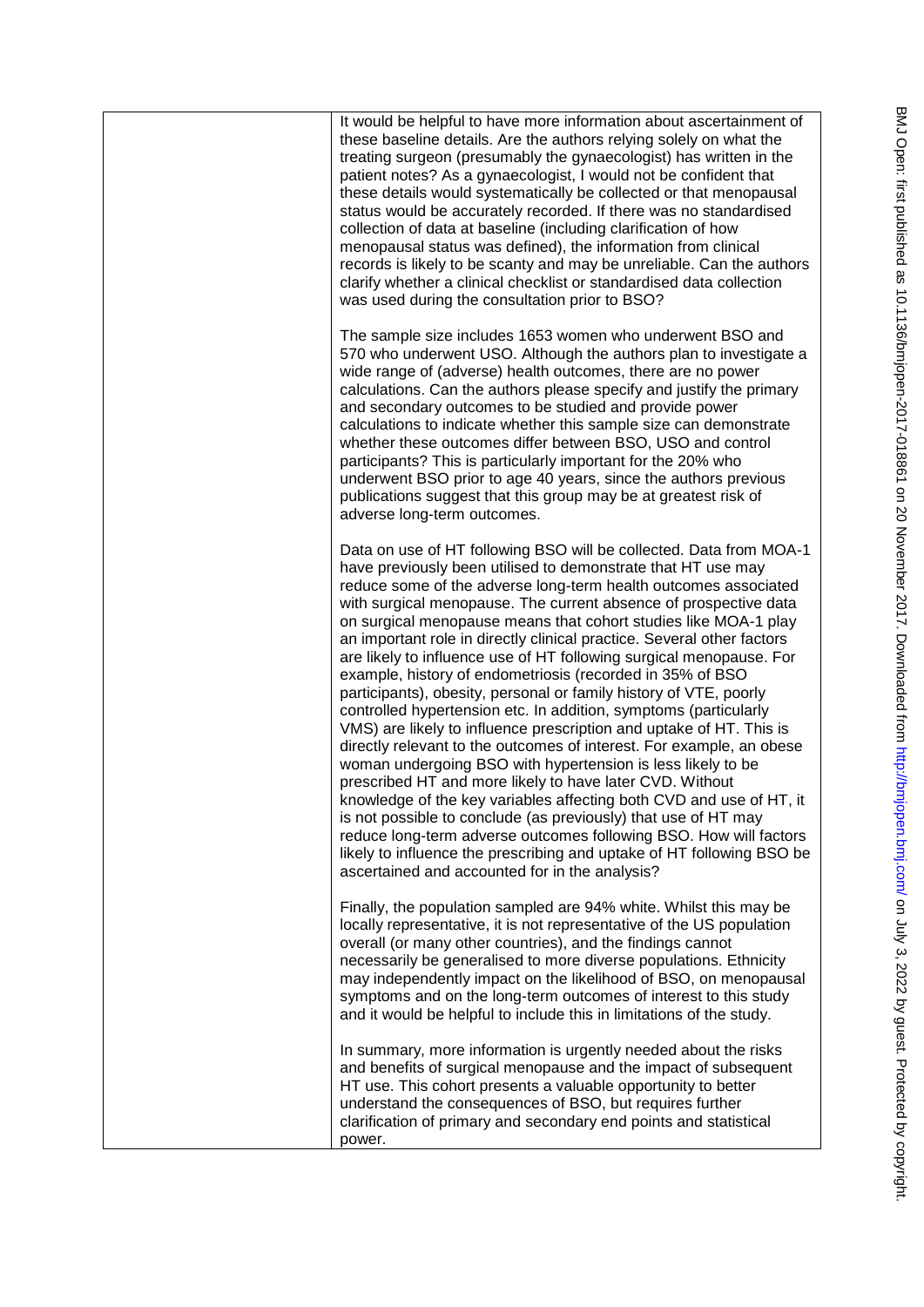| <b>REVIEWER</b>         | Louise Wilson MEpi                                                                                                                                                                                                                                                                                                                                                                                                                                                                                                                                                                                                                                                                                                                                                                                                                                        |
|-------------------------|-----------------------------------------------------------------------------------------------------------------------------------------------------------------------------------------------------------------------------------------------------------------------------------------------------------------------------------------------------------------------------------------------------------------------------------------------------------------------------------------------------------------------------------------------------------------------------------------------------------------------------------------------------------------------------------------------------------------------------------------------------------------------------------------------------------------------------------------------------------|
|                         | The University of Queensland,                                                                                                                                                                                                                                                                                                                                                                                                                                                                                                                                                                                                                                                                                                                                                                                                                             |
|                         | Brisbane, Australia                                                                                                                                                                                                                                                                                                                                                                                                                                                                                                                                                                                                                                                                                                                                                                                                                                       |
| <b>REVIEW RETURNED</b>  | 10-Aug-2017                                                                                                                                                                                                                                                                                                                                                                                                                                                                                                                                                                                                                                                                                                                                                                                                                                               |
|                         |                                                                                                                                                                                                                                                                                                                                                                                                                                                                                                                                                                                                                                                                                                                                                                                                                                                           |
| <b>GENERAL COMMENTS</b> | General comments: The aim of this paper is to describe The Mayo<br>Clinic Cohort Study of Oophorectomy and Aging-2 (MOA-2),<br>established to study the long-term effects of unilateral and bilateral<br>oophorectomy on the ageing process in women who had these<br>surgeries before they are 50 years of age and during the period<br>1988 through 2007. This study replicates a prior cohort study that<br>has followed women who had unilateral/bilateral oophorectomies<br>during the period 1950 through 1987. This study will make an<br>important contribution to knowledge about the longer-term outcomes<br>of these surgeries, and as the authors note, provides access to more<br>complete information than MOA-1 and reflect more recent surgical<br>practices. A description of this cohort is a useful contribution to the<br>literature. |
|                         | Specific comments in relation to the manuscript follow.                                                                                                                                                                                                                                                                                                                                                                                                                                                                                                                                                                                                                                                                                                                                                                                                   |
|                         | Dot-pointed Strengths and Limitations of the Study                                                                                                                                                                                                                                                                                                                                                                                                                                                                                                                                                                                                                                                                                                                                                                                                        |
|                         | It would be preferable if these dot-points were more concise.                                                                                                                                                                                                                                                                                                                                                                                                                                                                                                                                                                                                                                                                                                                                                                                             |
|                         | 1st dot-point: This point starts with "our four cohorts of women";<br>there should be more context provided in this sentence e.g. "The<br>four cohorts of women in the Mayo Clinic Cohort Study of<br>Oophorectomy and Aging-2 are population-based and nested within<br>a medical records-linkage system, with median follow-up already<br>longer than 14 years".                                                                                                                                                                                                                                                                                                                                                                                                                                                                                        |
|                         | 2nd dot-point: This point could be reworked into one, shorter<br>sentence.                                                                                                                                                                                                                                                                                                                                                                                                                                                                                                                                                                                                                                                                                                                                                                                |
|                         | 3rd dot-point: Rather than just saying that the participation was high<br>because almost all women gave general authorization to use their<br>medical records, it would be good to give the actual percentage.<br>The second sentence of this dot-point is covering a different topic<br>and could be omitted. In addition, the choice of referent population is<br>not necessarily either a strength or a limitation as it really depends<br>upon the research questions that are being asked.                                                                                                                                                                                                                                                                                                                                                           |
|                         | Introduction<br>The Introduction would benefit from the inclusion of the overall aim<br>of the paper, making it clear that the intention is to describe the<br>MOA-2 cohort.<br>Page 6; line 52: The sentence: "Analyses related to some outcomes<br>in the four cohorts have been reported elsewhere" is confusing.<br>Although, the four cohorts are described in the Abstract, the main<br>body of the manuscript and the Abstract are designed to stand<br>alone, and the four cohorts have not been mentioned previously at<br>this point in the main body of the paper. In addition, MOA-1 also has<br>four cohorts, further adding to the confusion. The sentence could<br>easily be amended to read: "Analyses related to some outcomes of<br>the study have been reported elsewhere".                                                            |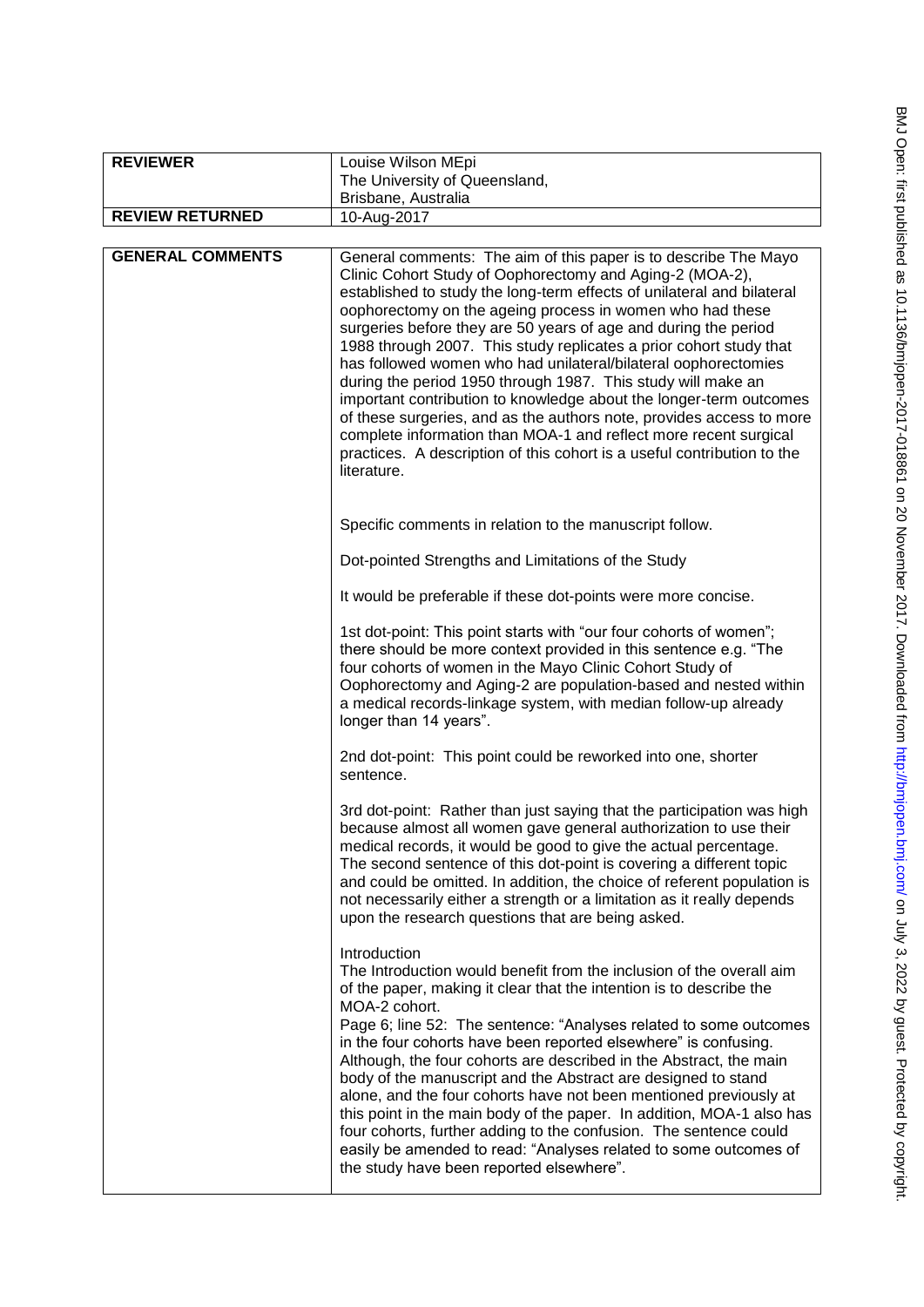| Cohort description                                                     |
|------------------------------------------------------------------------|
| Page 7, Line 41: Although the references to the Rochester              |
| Epidemiology Project are provided, it would be useful to include a     |
| brief description of the project, including, for example, the          |
| geographic coverage of the project, the length of time it has been     |
| operating and the size of the dynamic cohort.                          |
| Unilateral oophorectomy study                                          |
| Page 8, Line 29: I am curious to know how women with a high            |
| genetic risk of ovarian cancer were identified (e.g. through genetic   |
| testing or response to questions about family history), and whether    |
| this information would have been complete for all women with           |
| oophorectomy.                                                          |
| Page 8, Line 46/P9, Line 38: It is interesting that referent women     |
| who underwent unilateral oophorectomy or bilateral oophorectomy        |
| after the index date were included in the cohort. I am interested to   |
| know how these women would be treated in any analyses of               |
| outcomes. Are they censored at the time they have the surgery for      |
| oophorectomy? Or do they become part of the relevant                   |
| oophorectomy group? How many women in the referent groups              |
| have had subsequent oophorectomies to date?                            |
| Page 9, Line 12: A comment is made that women with prior               |
| hysterectomy are included in the bilateral oophorectomy group          |
| because "hysterectomy was not considered a cause of ovarian            |
| sufficiency". This statement should be referenced, as the results      |
| from studies are conflicting in this regard (see: Trabuco et al (2016) |
| PMID: 27054925; Nahas et al (2003) PMID: 12737673 and Lee et al        |
| PMID: 20211514).                                                       |
| Page 11, Line 52 and Page 12, Line 24: In the unilateral               |
| oophorectomy group, 11 women were found to have ovarian cancer         |
| at pathological examination and 25 women in the bilateral              |
| oophorectomy group. Could you please clarify whether or not these      |
| women were then excluded from the study?                               |
| Page 17, Line 45: Please turn the bracketed phrase "passive            |
| surveillance via medical records: recall bias was minimized" into a    |
| proper sentence.                                                       |
| Out of curiosity, are there future plans to compare results from MOA-  |
| 1 and MOA-2 to try to discern period and/or cohort differences?        |
|                                                                        |

# **VERSION 1 – AUTHOR RESPONSE**

## **Reviewer 1 – Dr. M. Hickey**

Comment 1. "Thank you for asking me to review this manuscript. Whilst the practice of removing normal ovaries at the time of hysterectomy has become less common in recent decades, oophorectomy without clear medical indications still occurs (as the authors have indicated). High quality evidence indicating the potential risks and benefits of surgical menopause (pre-menopausal bilateral oophorectomy) is needed for clinical practice and informed consent.

Data from the previous cohort (MOA-1) published by these authors has been highly cited and (in my experience) has directly influenced clinical practice. I am delighted to hear that a more recent and carefully evaluated cohort is being established. However, I have several concerns about the study design and planned outcomes that I hope the authors might consider addressing."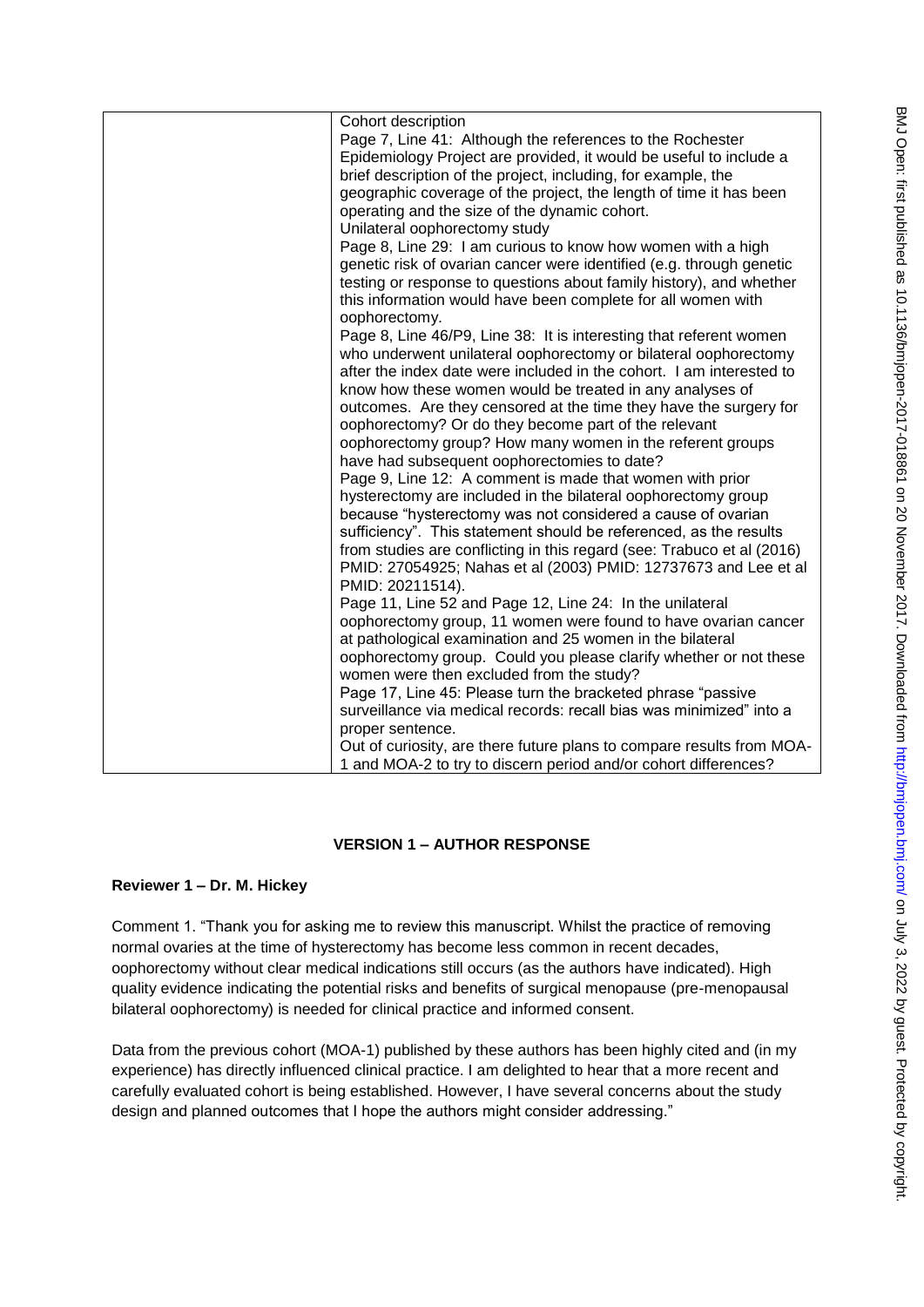Response: Many thanks for the positive remarks and for recognizing our contribution to the controversy about bilateral oophorectomy. Unfortunately, bilateral oophorectomies without a clear medical indication continue to be performed. We added three new references on the controversy (new references 25-27).

Comment 2. "The stated purpose is to study the effects of USO and BSO on the "ageing process". What exactly does this mean and how exactly will this be measured? The underlying assumption seems to be that BSO will accelerate ageing and this assumption is echoed in the comment that "the abrupt and extreme hormonal changes caused by BSO will have a major effect on the ageing process across the full body". This sounds like the authors have already decided that there will be extensive adverse outcomes from BSO. How will the ageing process be measured? The authors mention multimorbidity as a marker of ageing, can they be more specific about exactly what conditions they are referring to and what they mean by MM in this context? The published literature on menopause and biological ageing (eg PMID: 27457926) measures epigenetic signatures for ageing that are not being collected in this study."

Response: Our analyses for accelerated aging measured by the rate of accumulation of multiple chronic conditions have already been published (Rocca et al., 2016, new reference 8; Rocca et al., 2017, new reference 9). In our two papers we provide extensive details about the conditions considered and the methodology. A summary of our methods and findings concerning multimorbidity is provided in the revised manuscript (lines 265-295). We plan to study epigenetic signatures for aging (e.g., DNA methylation) as part of the in-person follow-up of the bilateral oophorectomy cohort. This plan was more directly described in the revised manuscript (lines 326-331). The paper by Levine et al., 2016, was already cited in our initial submission (new reference 24).

Comment 3. "The authors refer in several places to the "abrupt and extreme hormonal change" associated with BSO. What exactly does this mean? I don't think hormonal measures are included in the protocol. Women experience cyclic changes in sex hormones regularly, and the natural transition from peri to postmenopause is marked by substantial changes in circulating estradiol concentrations (PMID: 18574431). One could also say that starting a postmenopausal woman on HT leads to an "abrupt and extreme hormonal change"."

Response: Our intention was to emphasize that the surgical removal of an endocrine organ (in this case the ovaries) is a particularly abrupt and extreme event, as compared to naturally occurring cyclic changes, naturally occurring menopause, or to pharmacological interventions that supplement the hormones produced by the endocrine organ. Nevertheless, we removed the word "extreme" throughout the manuscript.

Comment 4. "I am not a methodologist, but central to this cohort study is the assumption that adverse health outcomes observed more frequently in the BSO group compared to the age-matched control population are attributable to the BSO. This is problematic and does not consider likely confounders such as SES. As the authors have previously published: "the association between bilateral oophorectomy and cardiovascular mortality may be confounded by socioeconomic status. In particular, lower socioeconomic status may increase the probability of undergoing a bilateral oophorectomy,[49] decrease the probability of receiving adequate estrogen treatment after the oophorectomy,[50] and independently increase cardiovascular mortality.[51] Women undergoing BSO are likely to differ" (PMID: 19034050). Since SES is likely to influence the likelihood of undergoing BSO and the outcomes of interest, what measures of SES do the authors have (apart from years of education)? How will they account for the likely effect of SES on their outcome measures?"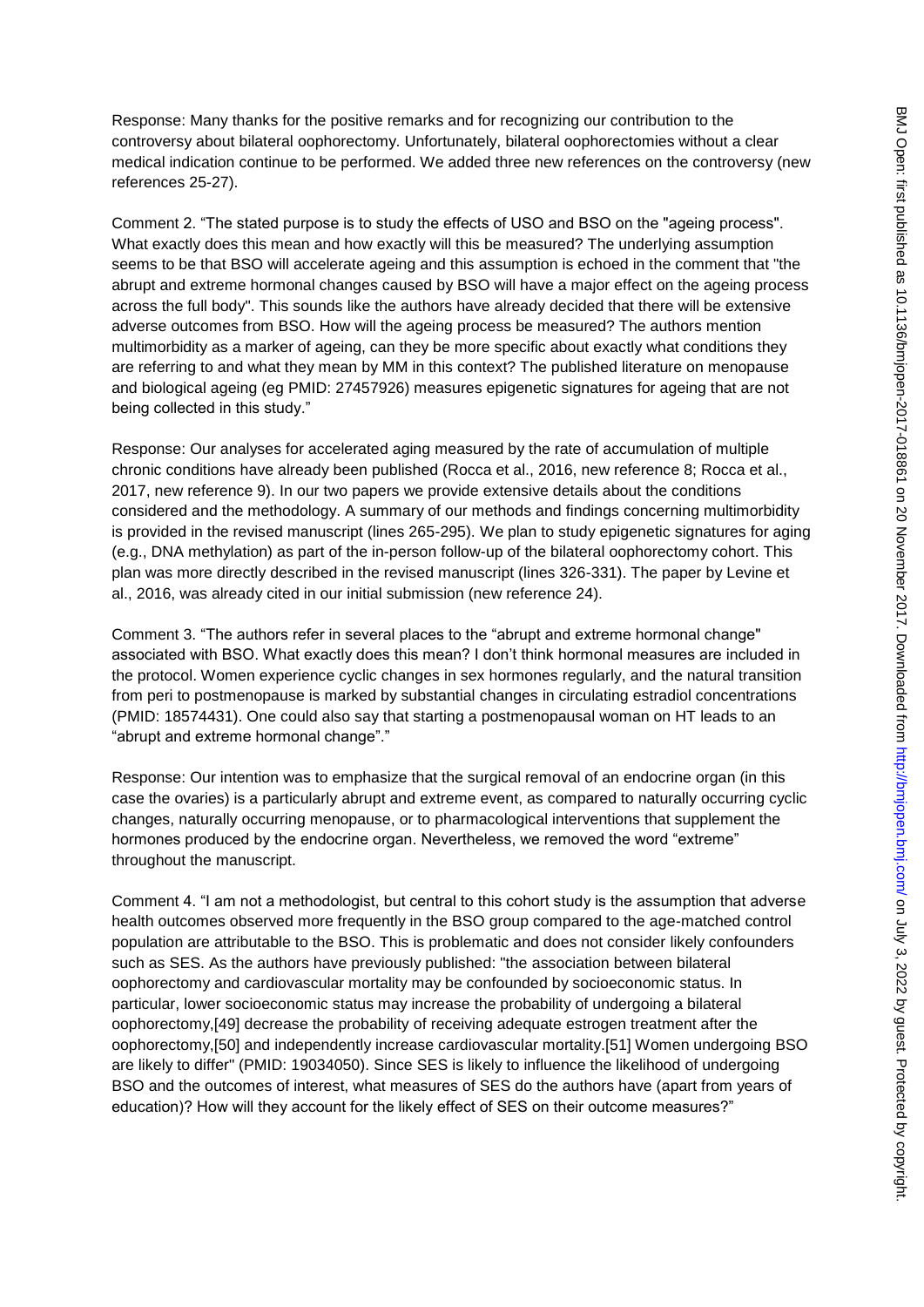Response: In our two publications that used the MOA-2 to investigate the effect of bilateral oophorectomy on the accumulation of multimorbidity, we addressed the possible confounding effect of socioeconomic status (SES) by including race and education in our inverse probability weights (new references 8 and 9). In addition, we included smoking, body mass index, age at baseline, and calendar year at baseline. Finally, we included 18 chronic conditions present at baseline. As shown in Supplemental Figure 1 in Rocca et al., 2016, education was not very different before adjustment (standardized difference of means of 0.06), and the rebalancing was successful. Race had a greater imbalance (standard difference of means of 0.13), but the rebalancing was successful. We believe that our complex method of inverse probability weighting has removed most of the potential confounding for SES. However, to address any potential residual confounding, we plan to link women in our cohorts with income at the census block group level. This information is available from the 2000 US Census. Our plan for future analyses was added to the Limitations section (lines 415-424). We also provided a new reference on the methods (new reference 36).

Comment 5. "There is additional evidence in this manuscript that the intervention group may differ from controls regarding important risk factors for the outcomes to be studied. Whilst the specific outcomes to be measured in MOA-2 are not entirely clear, they include neurological and psychiatric disease. On page 14, the authors comment that women having BSO before aged 46 were more likely to have suffered emotional and physical abuse in childhood, and those having BSO under 40 were more likely to have experienced physical abuse as adults (previously published). Clearly this is highly likely to impact on the risk of current and later psychiatric and potentially neurological disease. How will this be considered in data analysis? Is the study powered to address its primary outcome having controlled for childhood and adult abuse?"

Response: Our case-control study of adverse childhood and adult experiences was restricted to the 128 case-control pairs in which both women had medical record information dating back to age 15 years or earlier. Therefore, the information about adverse childhood and adult experiences has not been collected for the full cohort. Based on the results of our study, we plan to expand the data collection to the full cohort. We added a description of the plan for new data collection to the manuscript (lines 333-337). Statistical power was addressed in our response to comment 6 of Reviewer 1 below. We also added a new reference on our case-control study (new reference 23).

Comment 6. "It would be helpful for the authors to clearly state the primary and secondary outcomes of interest, why these outcomes have been chosen and the power of the study to determine the association between the intervention and outcomes."

Response: A statement about primary and secondary outcomes and about statistical power was added to the manuscript (lines 348-358).

Comment 7. "Also, I am puzzled why only negative outcomes are of interest. It is very likely that BSO will substantially reduce ovarian cancer risk, and may also reduce breast (and total cancer) risk (PMID: 24807324). Chronic pelvic pain affects up to 26% of women (PMID: 24658485) and around 30% of those who underwent BSO has endometriosis. What is the long-term effect of BSO on pelvic pain? This information would be useful for clinical practice and help women and HCP making informed choices. Data from the MOA-2 cohort is likely to influence decision making around BSO and this study has the potential to provide new information about both the risks and benefits of this procedure."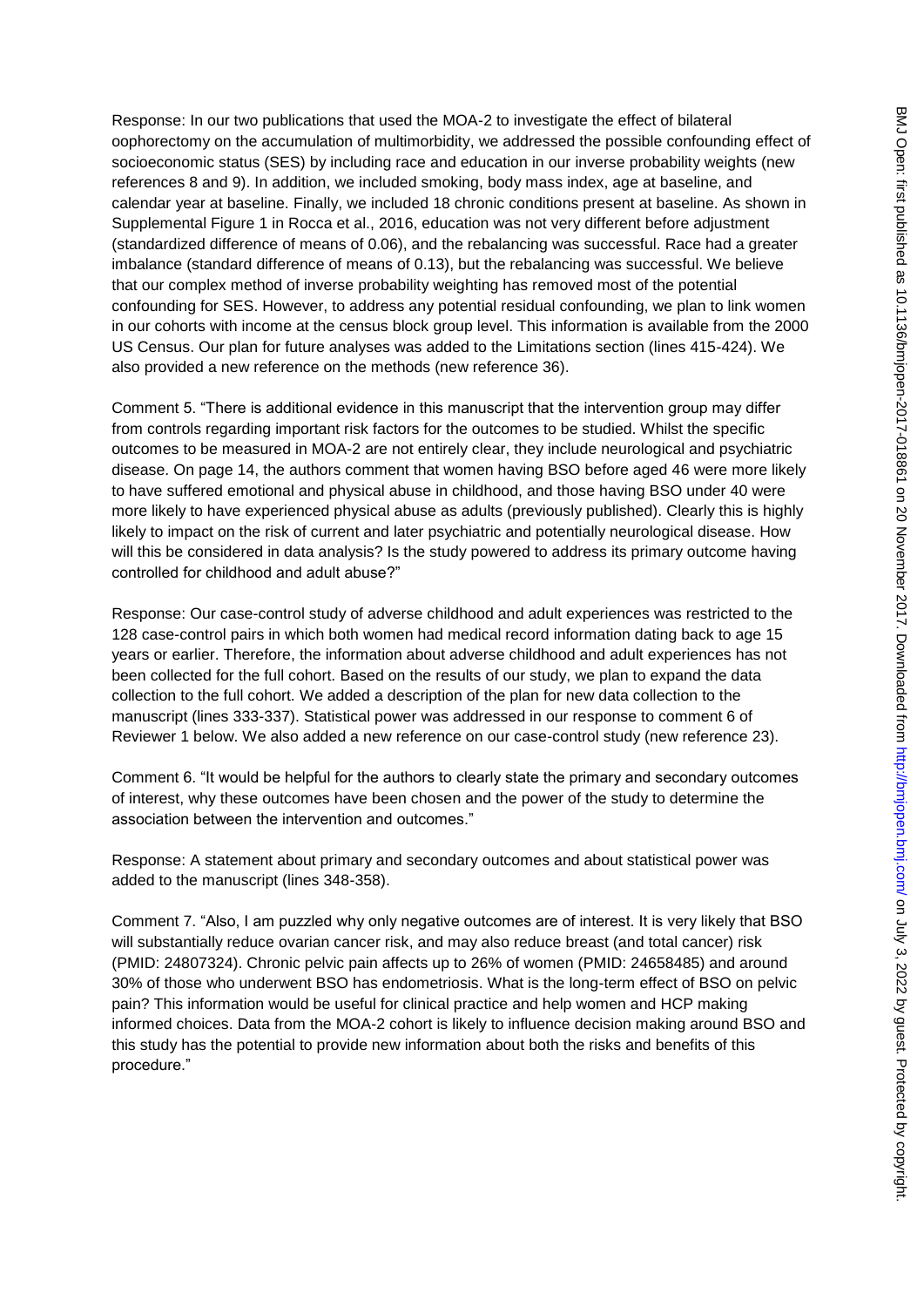Response: Although a risk versus benefit approach is normally optimal in evaluating a medical practice, in the case of bilateral oophorectomy, we are confronted with the need to emphasize the risks in order to modify a practice that has become rooted in the minds of physicians and persists despite the lack of scientific evidence. The authors that continue to endorse the practice, use the risk versus benefit approach to present the decision to remove or not remove the ovaries as a matter of preference or choice. We believe that in a premenopausal woman who does not have ovarian cancer, does not carry a high risk genetic variant, and does not meet the criteria for definite family history of ovarian cancer, bilateral oophorectomy should not be offered as an "option". A recent example of the perspective of gynecologists who continue to support the practice is given by Evans et al., Obstet Gynecol, 2016. We responded to that publication with a letter explaining our position (Rocca et al., Obstet Gynecol, 2017). We added three new references on this controversy (new references 25-27). Nevertheless, as requested, we added a discussion of possible beneficial outcomes to the revised manuscript (lines 313-321).

Comment 8. "Establishing menopausal status at the time of oophorectomy, current chronic disease and risk factors for chronic disease such as tobacco use and obesity, is critical to the interpretation of long-term health outcomes and the attribution of these outcomes to BSO. It would be helpful to have more information about ascertainment of these baseline details. Are the authors relying solely on what the treating surgeon (presumably the gynaecologist) has written in the patient notes? As a gynaecologist, I would not be confident that these details would systematically be collected or that menopausal status would be accurately recorded. If there was no standardised collection of data at baseline (including clarification of how menopausal status was defined), the information from clinical records is likely to be scanty and may be unreliable. Can the authors clarify whether a clinical checklist or standardised data collection was used during the consultation prior to BSO?"

Response: Information about menopausal status, chronic diseases, and risk factors before the index date was collected from historical medical records accumulated over time in a records-linkage system. To strengthen our data quality, we used a manual of instructions to define the variables collected by the two abstractors (lines 182-184). Therefore, these data rely neither on the documentation produced by the treating surgeon at the time of the surgery (very often inadequate) nor on the ability of a woman to recall and self-report past events at an interview. We emphasized this unique strength of our study in the revised manuscript (lines 363-373). We also reported that women had a median of 22.8 years of medical record information before the index date (lines 186-187).

Comment 9. "The sample size includes 1653 women who underwent BSO and 570 who underwent USO. Although the authors plan to investigate a wide range of (adverse) health outcomes, there are no power calculations. Can the authors please specify and justify the primary and secondary outcomes to be studied and provide power calculations to indicate whether this sample size can demonstrate whether these outcomes differ between BSO, USO and control participants? This is particularly important for the 20% who underwent BSO prior to age 40 years, since the authors previous publications suggest that this group may be at greatest risk of adverse long-term outcomes."

Response: See our response to comment 6 above.

Comment 10. "Data on use of HT following BSO will be collected. Data from MOA-1 have previously been utilised to demonstrate that HT use may reduce some of the adverse long-term health outcomes associated with surgical menopause. The current absence of prospective data on surgical menopause means that cohort studies like MOA-1 play an important role in directing clinical practice. Several other factors are likely to influence use of HT following surgical menopause. For example, history of endometriosis (recorded in 35% of BSO participants), obesity, personal or family history of VTE, poorly controlled hypertension etc. In addition, symptoms (particularly VMS) are likely to influence prescription and uptake of HT. This is directly relevant to the outcomes of interest.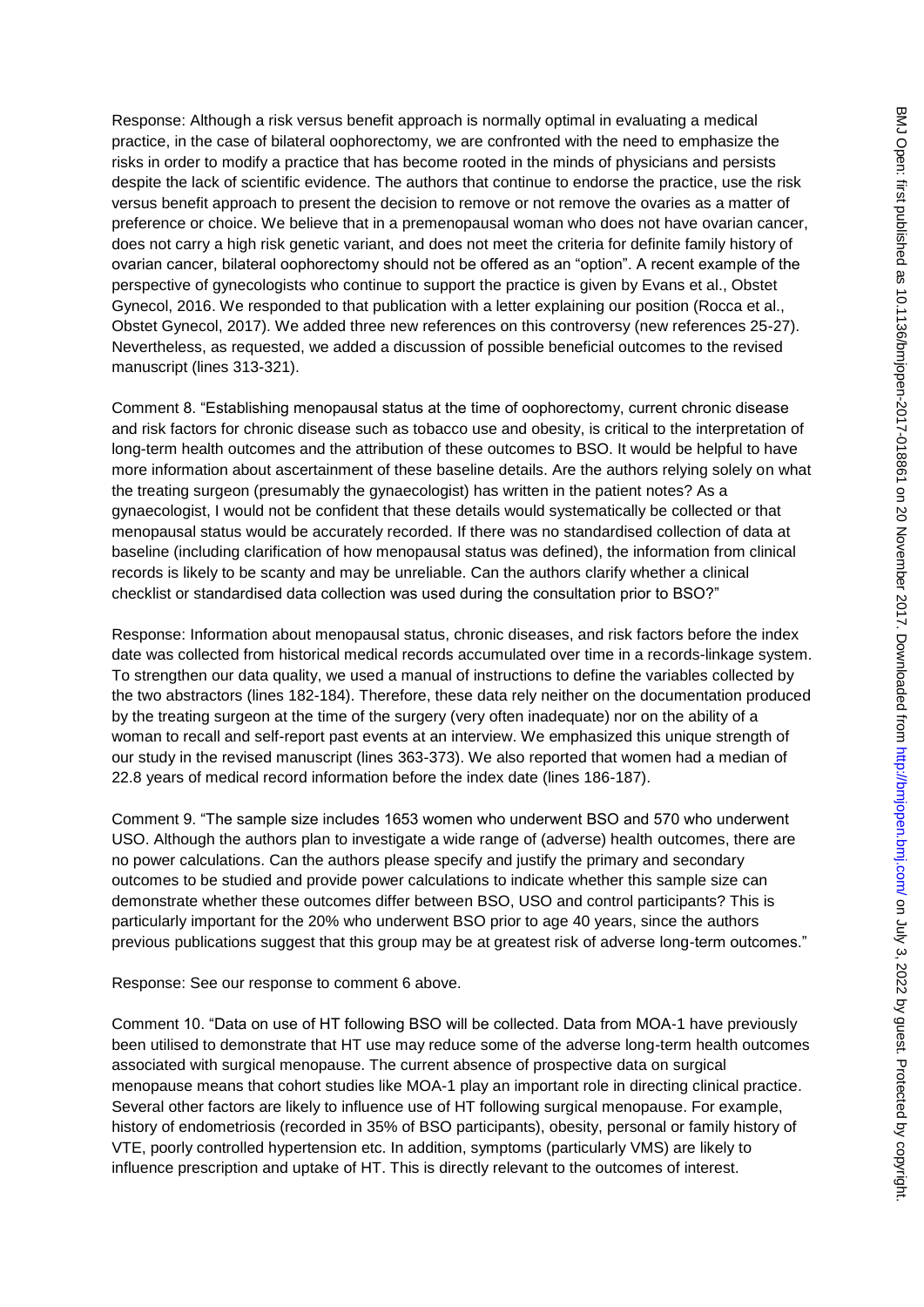For example, an obese woman undergoing BSO with hypertension is less likely to be prescribed HT and more likely to have later CVD. Without knowledge of the key variables affecting both CVD and use of HT, it is not possible to conclude (as previously) that use of HT may reduce long-term adverse outcomes following BSO. How will factors likely to influence the prescribing and uptake of HT following BSO be ascertained and accounted for in the analysis?"

Response: We added a discussion of the possible confounding by indication for the effects of estrogen and other sex steroid hormones in women who underwent bilateral oophorectomy (lines 425-429). Outside of a randomized clinical trial, we can only reduce the possible confounding effects using statistical methods, primarily multivariable models.

Comment 11. "Finally, the population sampled is 94% white. Whilst this may be locally representative, it is not representative of the US population overall (or many other countries), and the findings cannot necessarily be generalised to more diverse populations. Ethnicity may independently impact on the likelihood of BSO, on menopausal symptoms and on the long-term outcomes of interest to this study and it would be helpful to include this in limitations of the study."

Response: This limitation was discussed in the revised manuscript (lines 46-48 and lines 399-404).

Comment 12. "In summary, more information is urgently needed about the risks and benefits of surgical menopause and the impact of subsequent HT use. This cohort presents a valuable opportunity to better understand the consequences of BSO, but requires further clarification of primary and secondary end points and statistical power."

Response: Many thanks for recognizing the significance of the study. See our response to comment 6 above for a discussion of statistical power.

## **Reviewer 2 – Dr. L. Wilson**

Comment 1. "Dot-pointed Strengths and Limitations of the Study. It would be preferable if these dotpoints were more concise.

1st dot-point: This point starts with "our four cohorts of women"; there should be more context provided in this sentence e.g. "The four cohorts of women in the Mayo Clinic Cohort Study of Oophorectomy and Aging-2 are population-based and nested within a medical records-linkage system, with median follow-up already longer than 14 years".

2nd dot-point: This point could be reworked into one, shorter sentence.

3rd dot-point: Rather than just saying that the participation was high because almost all women gave general authorization to use their medical records, it would be good to give the actual percentage. The second sentence of this dot-point is covering a different topic and could be omitted. In addition, the choice of referent population is not necessarily either a strength or a limitation as it really depends upon the research questions that are being asked."

Response: The corrections requested were implemented (lines 30-43).

Comment 2. "Introduction. The Introduction would benefit from the inclusion of the overall aim of the paper, making it clear that the intention is to describe the MOA-2 cohort."

The introduction was modified as requested (lines 68-71).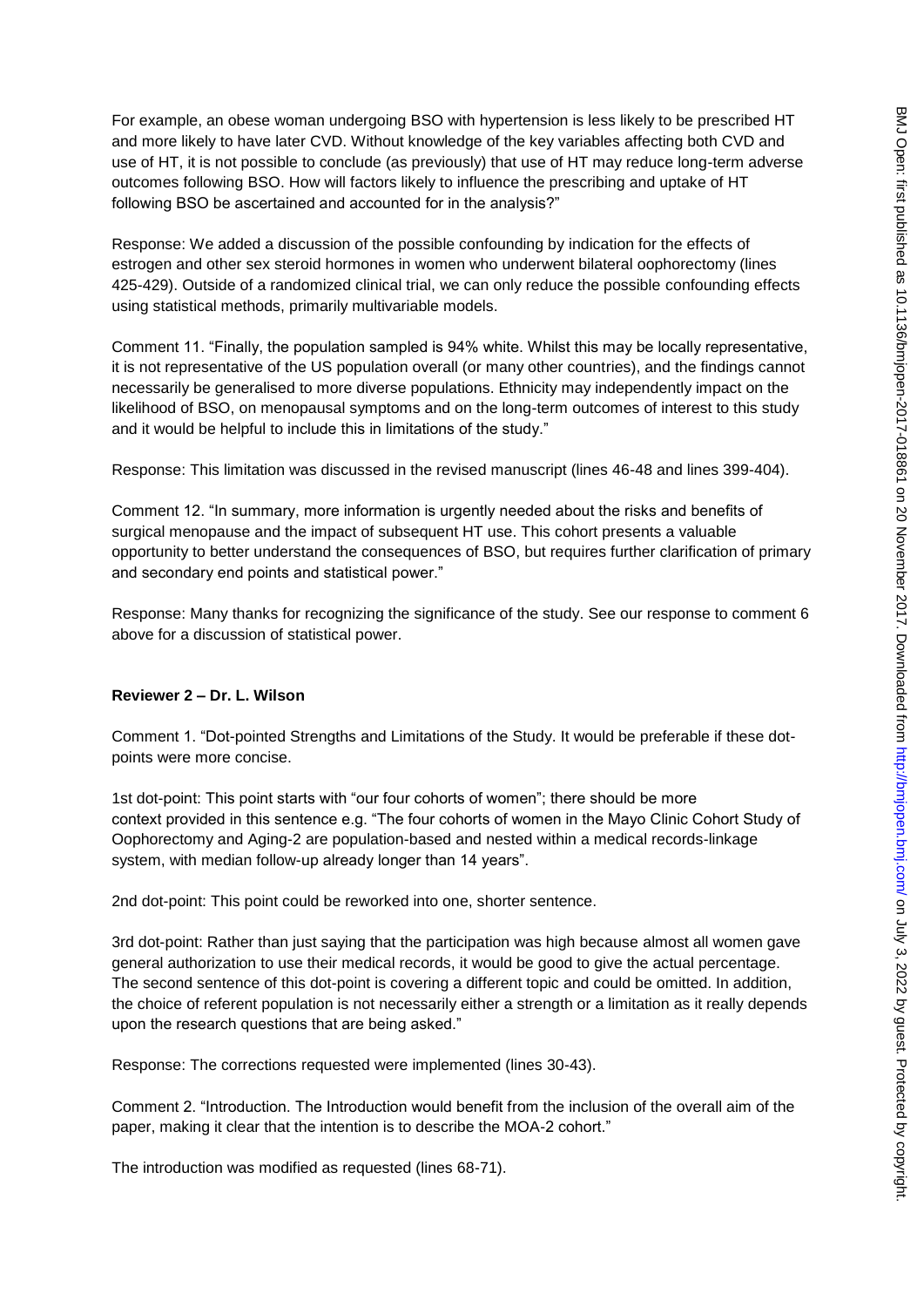Comment 3. "Page 6; line 52: The sentence: "Analyses related to some outcomes in the four cohorts have been reported elsewhere" is confusing. Although the four cohorts are described in the Abstract, the main body of the manuscript and the Abstract are designed to stand alone, and the four cohorts have not been mentioned previously at this point in the main body of the paper. In addition, MOA-1 also has four cohorts, further adding to the confusion. The sentence could easily be amended to read: "Analyses related to some outcomes of the study have been reported elsewhere"."

Response: The sentence was revised as suggested (lines 71-72).

Comment 4. "Cohort description. Page 7, Line 41: Although the references to the Rochester Epidemiology Project are provided, it would be useful to include a brief description of the project, including, for example, the geographic coverage of the project, the length of time is has been operating and the size of the dynamic cohort."

Response: We added the specific details requested (lines 91-92).

Comment 5. "Unilateral oophorectomy study. Page 8, Line 29: I am curious to know how women with a high genetic risk of ovarian cancer were identified (e.g. through genetic testing or response to questions about family history), and whether this information would have been complete for all women with oophorectomy."

Response: We added a discussion of the incomplete genetic testing in the Limitations section (lines 430-435).

Comment 6. "Page 8, Line 46/P9, Line 38: It is interesting that referent women who underwent unilateral oophorectomy or bilateral oophorectomy after the index date were included in the cohort. I am interested to know how these women would be treated in any analyses of outcomes. Are they censored at the time they have the surgery for oophorectomy? Or do they become part of the relevant oophorectomy group? How many women in the referent groups have had subsequent oophorectomies to date?"

Response: Our approach for analyses of outcomes was clarified (lines 119-123 and 144-149).

Comment 7. "Page 9, Line 12: A comment is made that women with prior hysterectomy are included in the bilateral oophorectomy group because "hysterectomy was not considered a cause of ovarian insufficiency". This statement should be referenced, as the results from studies are conflicting in this regard (see: Trabuco et al (2016) PMID: 27054925; Nahas et al (2003) PMID: 12737673 and Lee et al PMID: 20211514)."

Response: We added the three references and clarified the sentence (see lines 131-134 and new references 14-16).

Comment 8. "Page 11, Line 52 and Page 12, Line 24: In the unilateral oophorectomy group, 11 women were found to have ovarian cancer at pathological examination and 25 women in the bilateral oophorectomy group. Could you please clarify whether or not these women were then excluded from the study?"

Response: We clarified that these women were included in the study (lines 110-112 and 137-140). In addition, we discussed the justification for the inclusion in the revised Discussion (lines 413-415).